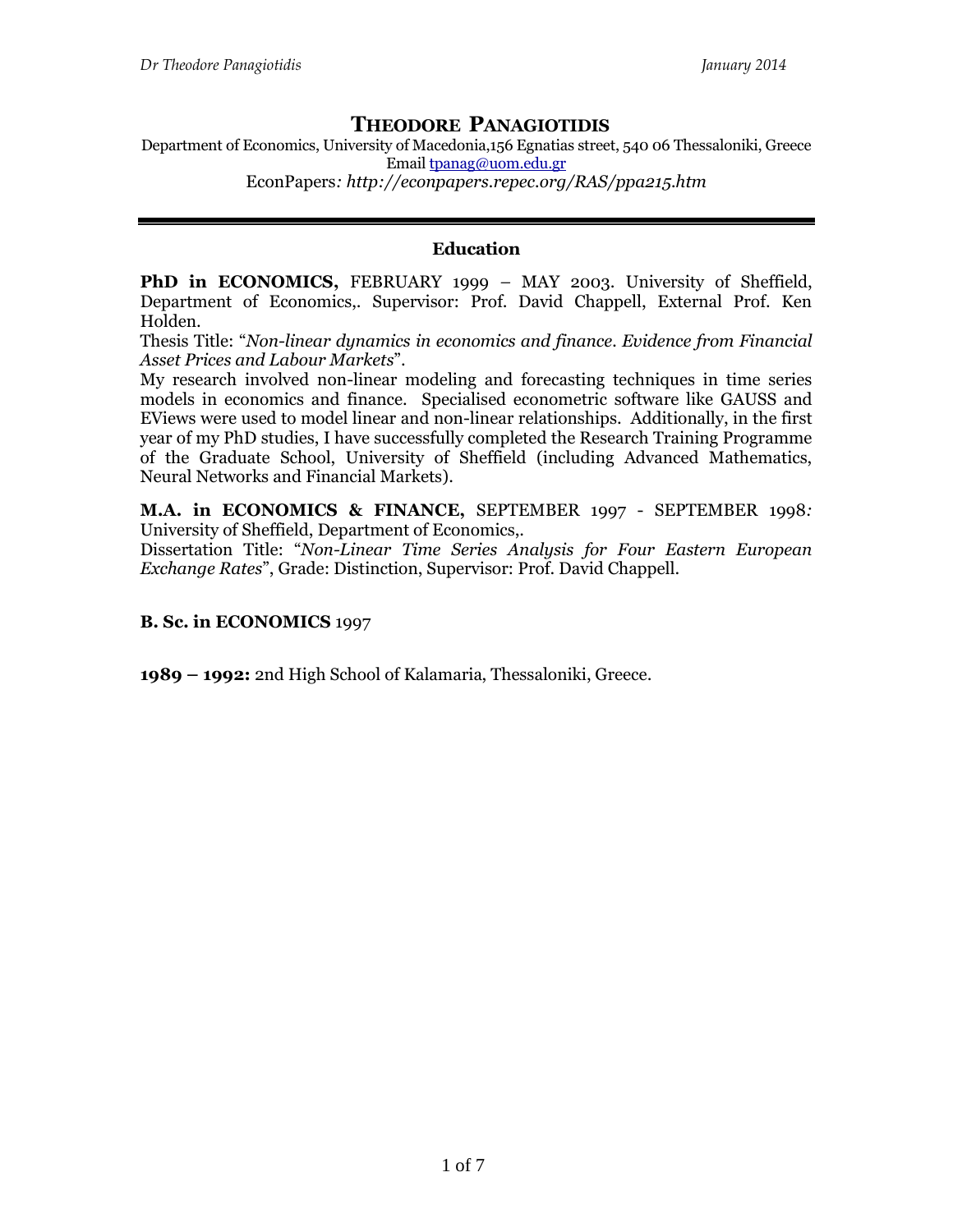# **Working Experience**

# **CURRENT POSITION:**

2011 – Assistant Professor, Department of Economics, University of Macedonia, Thessaloniki, Greece.

2010 Sept – 2011 Feb: Research Fellow, Hellenic Observatory, European Institute, London School of Economics.

Visiting Positions: Hellenic Observatory, European Institute, London School of Economics, Rimini Center for Economics Analysis (University of Bologna), Economic Research Forum (Koc University).

# **PAST EMPLOYMENT**

2007 - 2010: Lecturer in Econometrics, Department of Economics, University of Macedonia, Thessaloniki, Greece. Admin Duties: Seminar Organizer, Discussion Paper Series.

July 2003 - 2007: Lecturer in Economics, Department of Economics, Loughborough University.

Editorial Board, *Review of Economic Analysis, Journal of Economics and Finance.*

# **Refereed Publications**

- 1. A note on the extent of US regional incomes convergence (with Mark J. Holmes and Jesus Otero) forthcoming *Macroeconomic Dynamics*.
- 2. Ranking of Greek Economic Departments (with S. Katranidis and C. Zontanos) forthcoming *Bulletin of Economic Research*.
- 3. Holmes, M.J, J. Otero, T. Panagiotidis, 2013, Modelling the behavior of unemployment rates in the US over time and across space *Physica Α* 392 (22), 5711-5722.
- 4. Christidou M., Panagiotidis T. and A. Sharma, 2013 On the stationarity of per capita carbon dioxide emissions over a century, *Economic Modelling* 33, 918- 925.
- 5. Holmes, M.J, J. Otero, T. Panagiotidis, 2013, On the dynamics of Gasoline market integration in the US, *Energy Economics* 36, 503-510.
- 6. Alagidede, P. and T. Panagiotidis 2012 Stock returns and inflation: Evidence from Quantile regression, *Economics Letters* 117, 283-286.
- 7. Holmes, M.J, J. Otero, T. Panagiotidis, 2012, PPP in OECD countries: An analysis of real exchange rate stationarity, cross section dependency and structural breaks, *Open Economies Review* 23, 767-783.
- 8. Chortareas, G., G. Magonis, T. Panagiotidis, 2012, The asymmetry of the New Keynesian Phillips curve in the euro-area, *Economics Letters* 114, 161-163.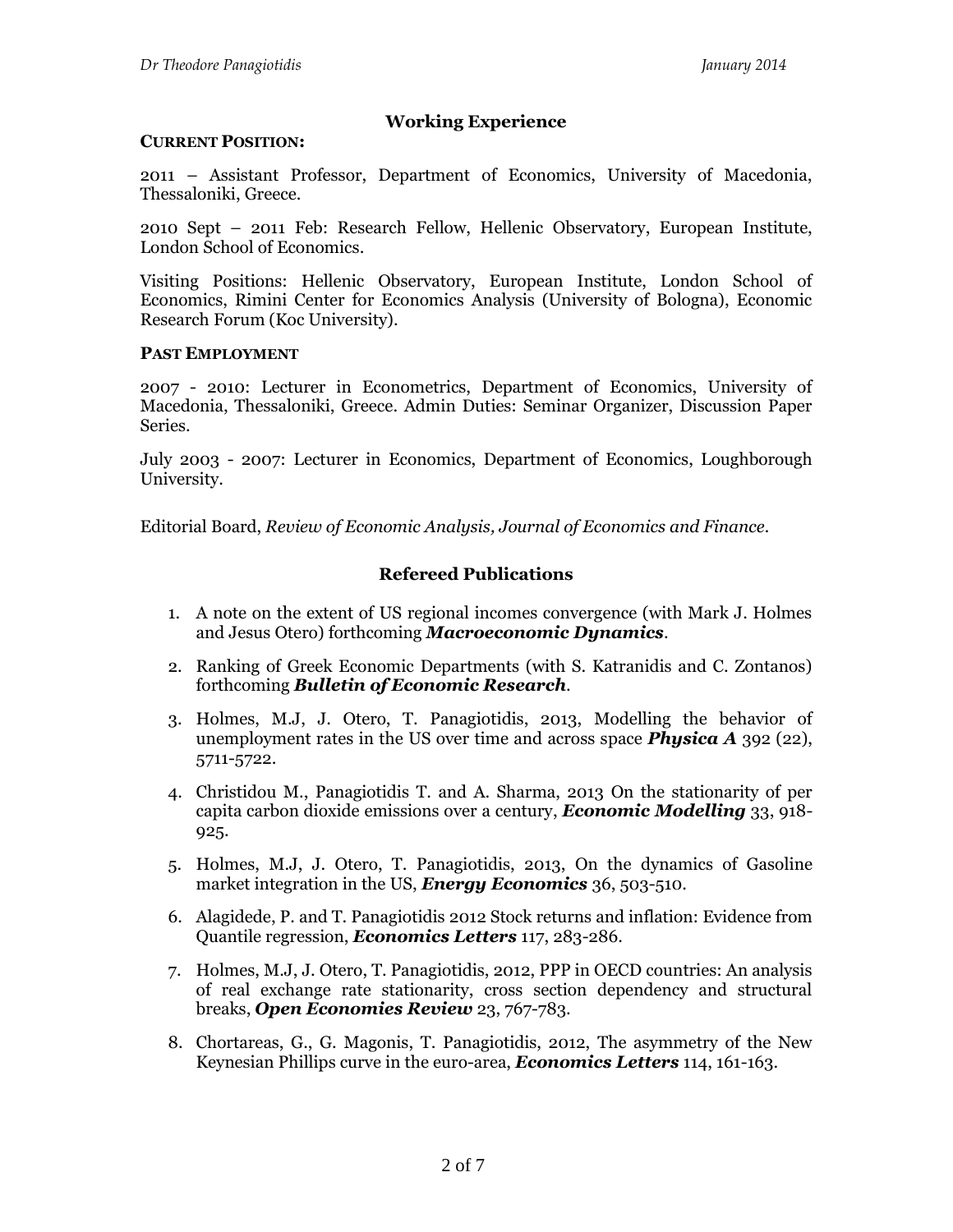- 9. M. J. Holmes J. Otero T. Panagiotidis, 2011, Investigating Regional House Price Convergence in the United States: Evidence from a pair-wise approach, *Economic Modelling*, 28(6), 2369-2376.
- 10. M. J. Holmes J. Otero T. Panagiotidis, 2011, Real Interest Parity: Evidence from Asian countries using panel stationarity tests, *Journal of Asian Economics,*  22(6), 550-557.
- 11. Katsikas E. T. Panagiotidis, 2011, Student Status and Academic Performance, *Studies in Educational Evaluation*, 37, 152-161.
- 12. M. J. Holmes & J. Otero T. Panagiotidis, 2011, The term structure of interest rates, the expectation hypothesis and international financial integration: Evidence from Asian Economies" *International Review of Economics and Finance*, 20(4), 679-689.
- 13. Alagidede, P., Panagiotidis T. X. Zhang, 2011, Why a Diversified Portfolio Should Include African Assets: Evidence from Cointegration Approach, *Applied Economics Letters,* 18(14), 1333-1340.
- 14. Alagidede, P., Panagiotidis T. X. Zhang 2011. Causal relationship between stock prices and exchange rates, *Journal of International Trade and Economic Development*, 20(1), 67-86.
- 15. M.J. Holmes, T. Panagiotidis A. Sharma, 2011, The sustainability of India's current account, *Applied Economics*, 43(2), 219-229.
- 16. M. Christidou T. Panagiotidis, 2010. Purchasing Power Parity and the European single currency: Some new evidence, *Economic Modelling*, 27 (5), P 1116-1123.
- 17. Alagidede, P. Panagiotidis, T., 2010. Can common stocks provide a hedge against inflation? Evidence from African countries, *Review of Financial Economics*, vol. 19(3), p 91-100.
- 18. M. J. Holmes J. Otero T. Panagiotidis, 2010. On the Stationarity of Current Account Deficits in the European Union, *Review of International Economics*, 18(4), p 730-740.
- 19. Panagiotidis T., 2010. Market efficiency and the Euro: the case of the Athens stock exchange, *Empirica*, vol. 37(3), p 237-251.
- 20. Panagiotidis T., 2010. An Out-of-Sample Test for Nonlinearity in Financial Time Series: An Empirical Application, *Computational Economics*, vol. 36(2), p 121-132.
- 21. M. J. Holmes, J. Otero T. Panagiotidis 2010. Are EU budget deficits sustainable? *Empirical Economics*, Vol 38 (3), 767-778.
- 22. M. J. Holmes T. Panagiotidis 2009. Cointegration and Asymmetric Adjustment: Some New Evidence Concerning the Behavior of the U.S. Current Account, *The B.E. Journal of Macroeconomics*: Vol. 9: Iss. 1 (Topics), Article 23.Available at: [http://www.bepress.com/bejm/vol9/iss1/.](http://www.bepress.com/bejm/vol9/iss1/)
- 23. Alagidede, P. Panagiotidis T. 2009. Modelling Stock Returns in Africa's Emerging Equity Markets, *International Review of Financial Analysis*, 18, 1-11.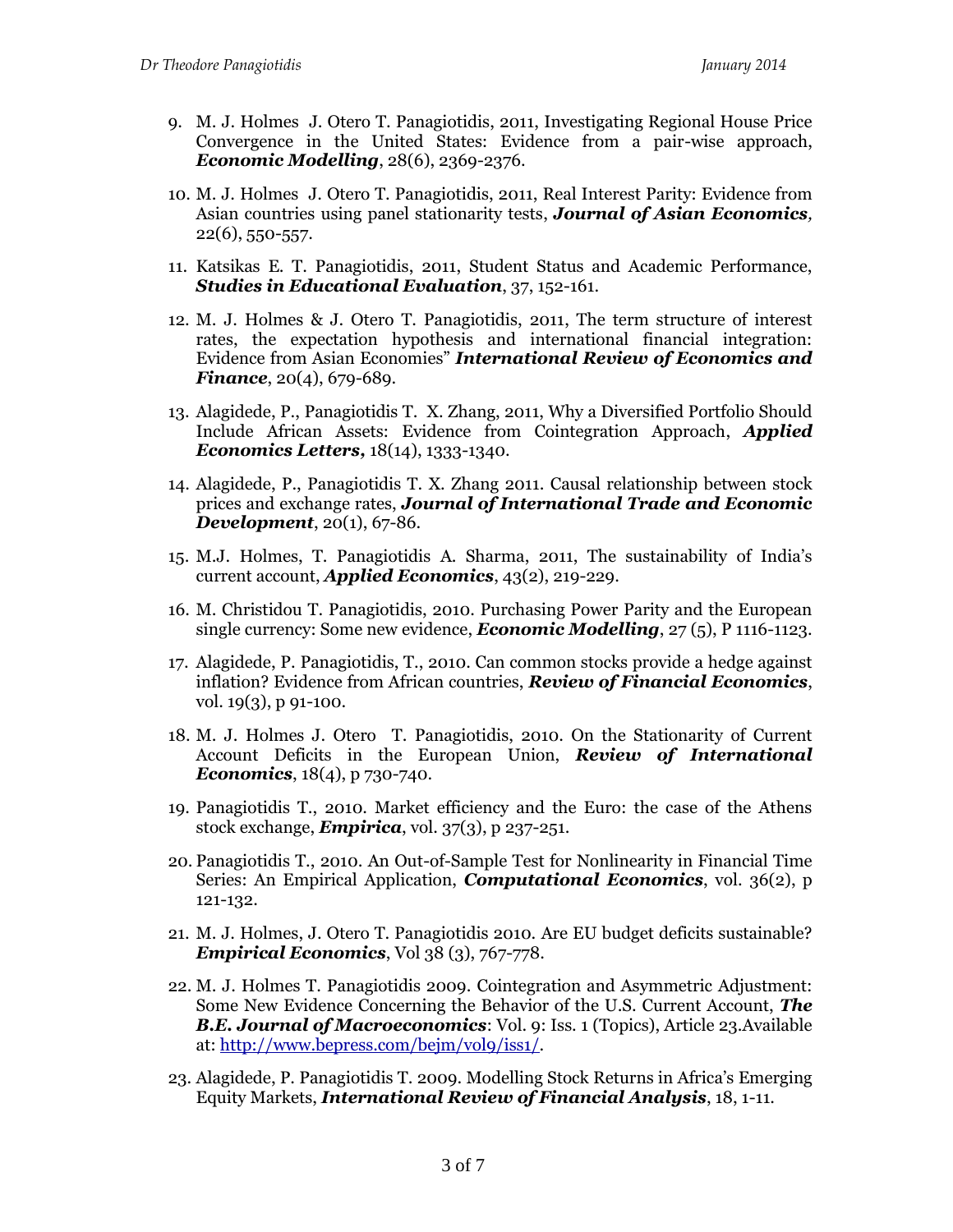- 24. Alagidede, P. Panagiotidis T. 2009. Calendar anomalies in an emerging African market: Evidence from the Ghana Stock Exchange, *Journal of Emerging Market Finance*, 8, 1-23.
- 25. M. Correira, R. Neck, T. Panagiotidis C. Richter 2008. An empirical investigation of the sustainability of the public deficit in Portugal, *International Economics and Economic Policy*, 5(1), 209-223.
- 26. Lekkos, I. Milas, C., Panagiotidis, T. 2007. Forecasting interest rate spreads using domestic and international risk factors: Evidence from Linear and non-linear models, *Journal of Forecasting*, vol 26, 601-619.
- 27. Panagiotidis, T. Pelloni, G. 2007. Non-Linearity in the Canadian and US labour markets: Univariate and Multivariate evidence from a battery of tests, *Macroeconomic Dynamics*, 11, 613-637.
- 28. Panagiotidis, T. Rutledge, E. 2007. Oil and Gas Markets in the UK: A cointegrating approach, *Energy Economics,* 29, 329-347.
- 29. Panagiotidis, T. Triampella, A. 2006. Central Bank Independence and Inflation: The case of Greece, *Revista de Economia del Rosario*, Vol 9 (1), pp95-109.
- 30. Chappell, D. Panagiotidis, T. 2005. Using the correlation dimension to detect non-linear dynamics: Evidence from the Athens Stock Exchange, *Finance Letters*, Vol 3 (4), pp29-32.
- 31. Panagiotidis, T. 2005. Market capitalization and efficiency. Does it matter? Evidence from the Athens Stock Exchange, *Applied Financial Economics*, Vol 15 (10), 707-723.
- 32. Sharma, A. Panagiotidis, T. 2005. An analysis of exports and growth in India: Some Empirical Evidence, *Review of Development Economics*, Vol 9 (2), pp232-248.
- 33. Milas, C., Otero, J., Panagiotidis, T., 2004. Forecasting the spot prices of various coffee types using linear and non-linear error correction models, *International Journal of Finance and Economics*, Vol 9 (3), pp277-288.
- 34. Panagiotidis, T., Pelloni, G., Polasek, W., 2003. Macroeconomic Effects of Reallocation shocks: A generalised impulse response function analysis for three European countries, *Journal of Economic Integration*, Vol 18 (4), pp794- 816.
- 35. Panagiotidis, T. & Pelloni, G., 2003. Evidence of non-linearity in Labour Markets: The case of Germany and the UK, *Journal of Policy Modeling*, Vol. 25, Issue 3, pp 275-286.
- 36. Panagiotidis, T. 2002. Testing the assumption of Linearity, *Economics Bulletin*, Vol. 3, No 29, pp1-9.

#### **Conferences & Seminars**

#### **2012**

European Economics and Finance Society, Koc University, 14-17 June 2012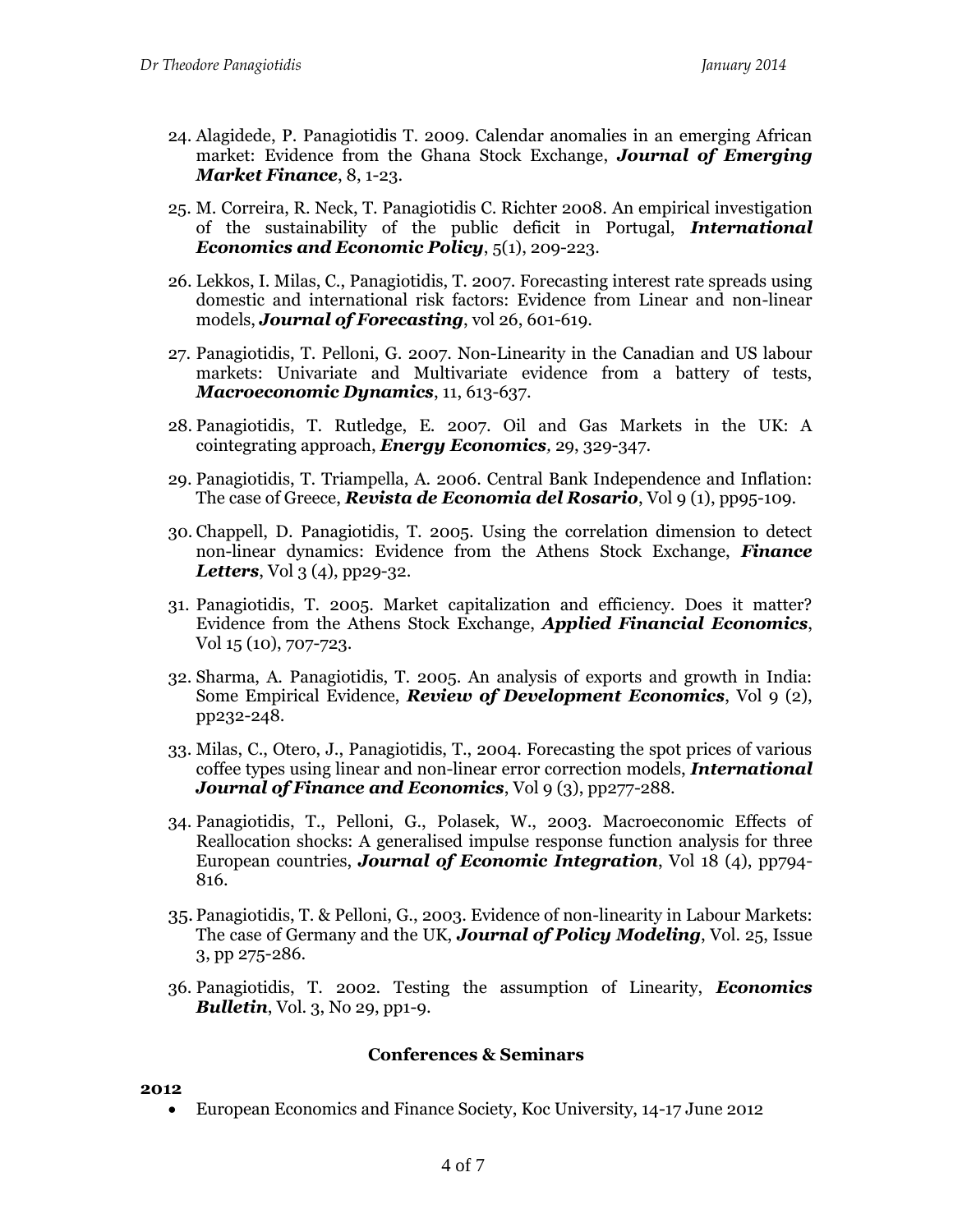#### **2011**

- Eastern Economic Association, New York 25-27 February.
- Seminar, Department of Economics, University of Athens.

### **2010**

- Seminar, Hellenic Observatory, London School of Economics.
- Rimini Conference in Economics and Finance, June 2010, Rimini.
- European Economics and Finance Society, June 2010, Athens.

### **2009**

- European Economics and Finance Society, June 2009, Warsaw.
- Eastern Economic Association Annual Conference 2009, New York.
- Money Macro Finance, Bradford University, September 2009.

# **2008**

- Eastern Economic Association Annual Conference 2008, Boston, 7-9 March.
- Seminar, School of Economic and Management, Keele University. UK
- Seminar, Department of Economics, University of Athens.
- 42nd Annual meeting of the Canadian Economics Association, University of British Columbia, 4-6 June 2008.

### **2007**

- MMF 2007, 39th Annual Conference, University of Birmingham, 12-14 September 2007.
- Australasian Meeting of the Econometric Society, University of Queensland, Brisbane, 3-6 July.
- $\bullet$  34<sup>th</sup> Annual Meeting of the Academy of Economics and Finance, Jacksonville, Florida, 14-17 February.
- 63rd International Atlantic Economic Conference, Madrid, Spain, 14-18 March 2007.
- Eastern Economic Association Annual Conference 2007, New York, 23-25 February. Chair of the Session "Applied Labour".

### **2006**

- Seminar, Department of Economics, Finance and International Business, London Metropolitan University, 26<sup>th</sup> of October 2006.
- 1<sup>st</sup> International Conference "Small Open Economies in a Globalized World", University of Bologna, Rimini, August  $29<sup>th</sup>$  – September  $2<sup>nd</sup>$  2006.
- Seminar, Faculty of Economics at Rimini, University of Bologna,  $29<sup>th</sup>$  of March 2006.
- $5<sup>th</sup>$  Annual Conference of the European Economics and Finance Society, Heraklion, Crete, 18-21 May 2006.
- 10th International Conference on Macroeconomic Analysis and International Finance, Department of Economics, Rethymno, Crete, 25-27 May 2006.
- 3<sup>rd</sup> African Finance Journal Conference, Accra, Ghana, 12-13 July 2006.

**2005:**

- Seminar, Department of Economics, Ryerson University, Toronto, Canada,  $11<sup>th</sup>$  of October 2005.
- 60th International Atlantic Economic Conference, New York, 6-9 October 2005.
- 37th Annual Conference of the Money Macro and Finance Research Group, Rethymno, Crete, 1-3 September 2005.
- 4th Annual Conference of the European Economics and Finance Society, Coimbra, Portugal, 19-22 May 2005.

**2004**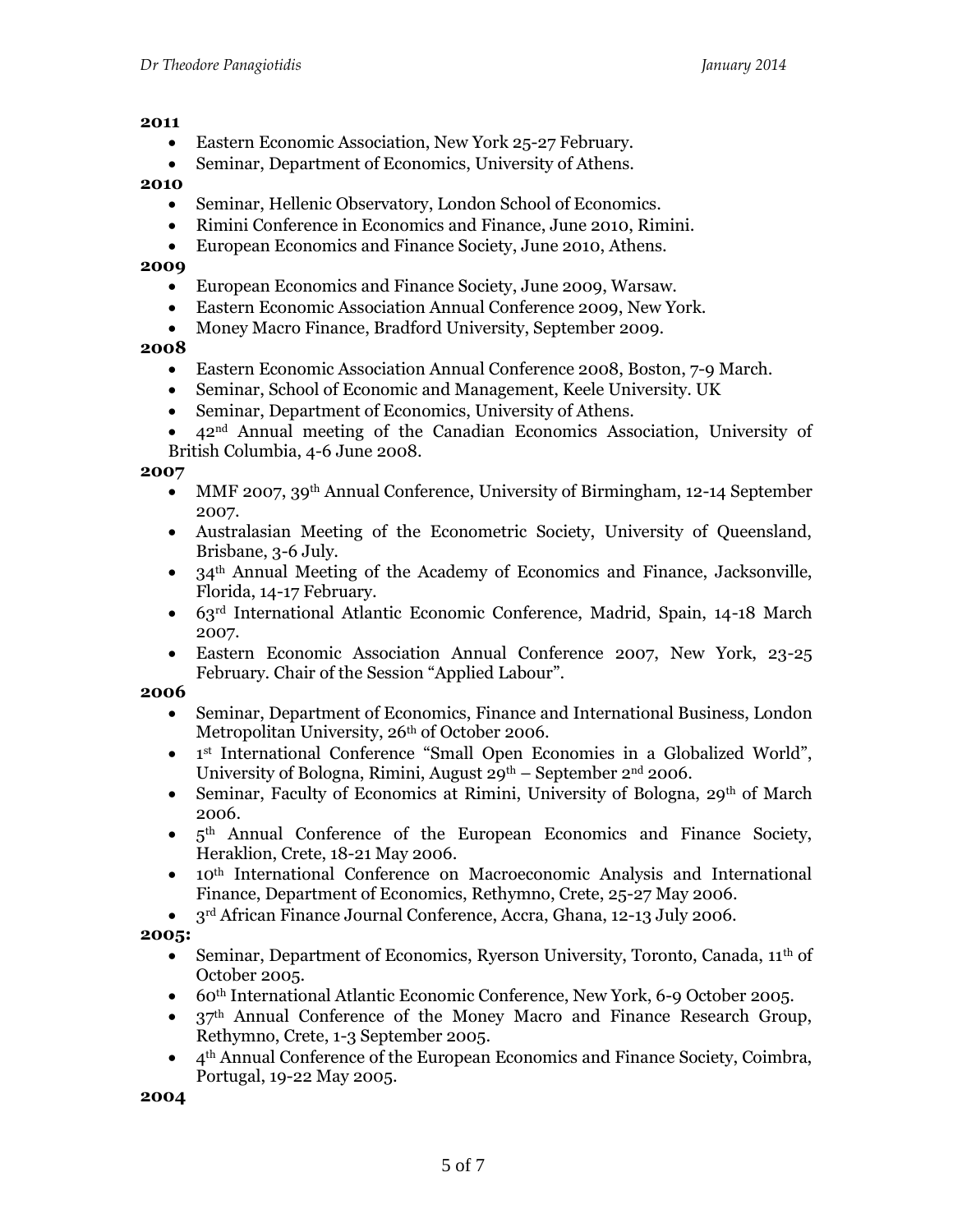- Seminar, Department of Economics, University of Macedonia, 4th of November 2004.
- Seminar, Department of Economics, Loughborough University, 20th of October 2004.
- "Monetary Policy and the Natural rate of Unemployment", paper presented in the 3rd Conference on Growth and Business Cycle in Theory and Practice, Centre for Growth and Business Cycles research, University of Manchester, 15-16 July 2004. *Chaired* the "Money, Inflation and Unemployment" session.
- "Non-Linearity in the Canadian and US labour markets: Univariate and Multivariate evidence from a battery of tests", paper presented in the 38<sup>th</sup> Annual Meeting of the **Canadian Economics Association**, Ryerson University, Toronto, Ontario, Canada, 4-6 June 2004.
- $\bullet$  "Credit and Asset Prices Development", paper presented in the 3<sup>rd</sup> Annual Conference of the European Economics and Finance Society, University of Gdansk, Poland, 13-16 May 2004.
- "Monetary Policy and the Natural rate of Unemployment", paper presented in the **Royal Economic Society** 2004 Annual Conference, University of Wales, Swansea, 5-7 April 2004. Media coverage: *Guardian 5/4/2004*.
- "Asymmetries in the US Current account adjustment towards long-run equilibrium" seminar in the Department of Economics, Bologna University, Italy 10th March 2004 and seminar in the Department of Economics, University of Macedonia, Greece on the 20<sup>th</sup> of April 2004.
- "An analysis of exports and growth in India: Some Empirical Evidence", paper presented at the **ESRC Research Seminars**: International Capital Markets, Developing Countries and Sustainable Growth, St Anthony's College, Oxford University, Oxford, 6th Feb. 2004.

# **2003**

 "Stock performance and Inflation: International evidence from a non-linear perspective", paper presented at the 2nd Annual Meeting of the EEFS, Department of Economics, Bologna University, 14-16 May 2003, Bologna. *Chaired* the Macroeconometrics session.

# **2002**

- "Market Efficiency and Euro: The case of the Athens Stock Exchange", paper presented at the IEFS-UK and the Centre for International Capital Markets Annual Conference, London Metropolitan University, 29-30 November 2002, London. *Chaired* the Financial Econometrics Session.
- "Trade and Growth in India: Cointegration and Causality Evidence", paper presented at the Fourth Annual Conference of the European Trade Study Group in Kiel, Germany, 13-15 September 2002.
- "Forecasting the spot prices of various coffee types using linear and non-linear error correction models", paper presented at the  $57<sup>th</sup>$  European Meeting of the Econometric Society in Venice, 22-28 August 2002.
- "Is non-linear serial dependence present in the US unemployment rate and the growth rate of employment sectoral shares? Evidence from a battery of nonlinearity tests" paper presented at the 8th International Conference on Computing in Economics and Finance, **Society for Computational Economics**, Aix-en-Provence, France 27-29 June 2002.
- "Is non-linear serial dependence present in the US unemployment rate and the growth rate of employment sectoral shares? Evidence from a battery of nonlinearity tests", paper presented at the 6<sup>th</sup> International Conference on